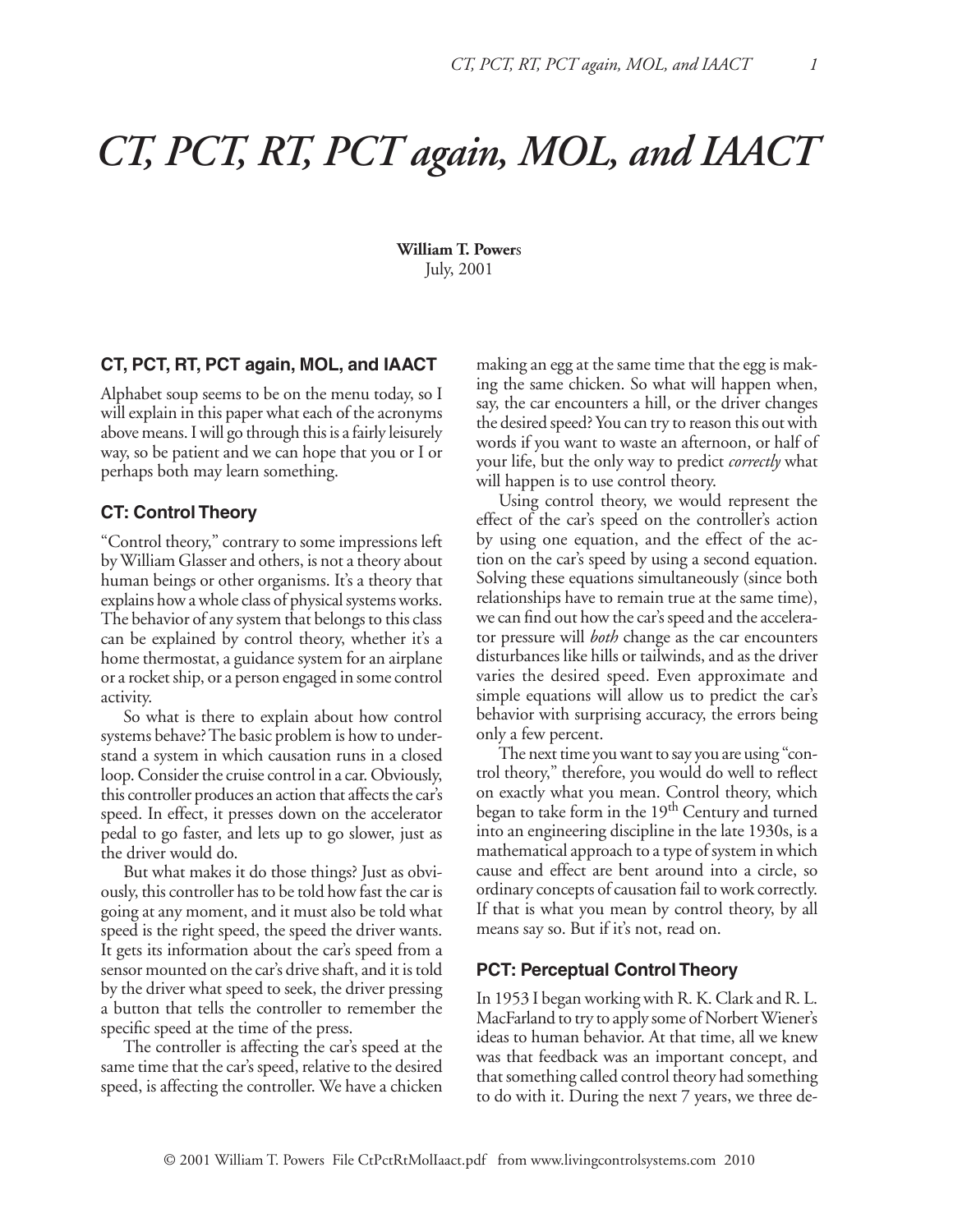veloped the essential architecture of a hierarchy of control systems that worked strikingly well to explain most kinds of human and animal behavior. As the engineer in the group, I set out to study control theory, and soon found that it antedated Norbert Wiener by at least a decade. But Wiener, and even more so his colleague Rosenblueth, had put their fingers on concepts that we saw with increasing excitement could completely replace most of the ideas of behavior that life scientists had believed in before that time.

In the last few years of this collaboration we communicated with many life scientists, trying to introduce these new ideas. Although we gave a number of seminars, and then in 1960 published two papers in the scientific literature, the overall result was crushingly disappointing. Where there was not downright disbelief that any real systems could behave as control systems do, there was a complete failure by most scientists to grasp the significance of this new paradigm. We had shown that there was a scientific basis for ideas such as intention, desire, and purpose, and we had shown how to demonstrate experimentally the way these concepts worked. But by and large, the scientific community either couldn't grasp what we were saying or didn't want to know. Our little group split up and we went our separate ways.

Readers familiar with my first book, *Behavior: the control of perception*, may realize that it was published just 20 years after the Powers-Clark-MacFarland group formed, and 13 years after it broke up. While I did publish one paper during that 13-year stretch, the main thing I was doing, aside from earning a living for my deserving and long-suffering family, was preparing to write a book. This involved studying neurology, reading a good deal of literature in the behavioral sciences and physiology, and working out more of the details of "feedback theory" as I called it then. By 1972 I had the manuscript of B:CP and tried it out in a 13-week student-sponsored seminar under the guidance of Don Campbell and Hugh Petrie, at Northwestern University. The book was accepted by Aldine Press, and published in 1973. It was, of course, ignored—but not as thoroughly as the first published effort.

It took me another ten years to realize what the problem was. It was simply that the changes of thinking required by control theory were too radical,

and the life science community was perfectly aware of just how radical they were. In modern parlance, most life scientists said, "Let's not go there." And they didn't.

However, people kept joining the movement, and inquiries kept coming in. One of them came in about 1979 from a Dr. William Glasser, who had written a book called *Reality Therapy*, and who wanted to incorporate control theory into his ideas. We step aside for a moment now to consider Glasser's first contact with control theory.

#### **RT: Reality Therapy**

Reality Therapy is a collection of practical ideas about how to help people in trouble and prevent trouble from arising in the first place. As taught by Glasser to practitioners in his rather large organization, it consists of a series of set procedures involving questions and challenges. For example, a person in trouble might be asked, "Is what you're doing getting you what you want?" and "Would you be willing to make a plan for doing something differently, and committing to it?" As demonstrated by Glasser and confederates in role-plays, it involves (in my opinion, from having observed quite a few such demonstrations) a rather bullying attitude toward the client. But it must be more useful than what people had done before, because a great many people have used this approach and have sworn to its effectiveness.

It's not my intention to criticize Reality Therapy, but only to point out that the relationship of CT to RT was tenuous at best. Glasser's humanitarian ideals called for minimizing the tendency to treat people as stimulus-response mechanisms, and he thought that control theory provided a scientific basis for his approach. While one can hardly complain about seeing one's work used for good ends, Reality Therapy was really not very consistent with control theory. It seemed to be based on the idea that if a person could be persuaded or even forced to show behavior typical of some beneficial state of mind, that state of mind would soon follow even if it didn't initially exist. This was a very old-fashioned view, probably due to Glasser's mentor Harrington. But aside from that, it was a view that was of no theoretical interest: either this approach worked or it didn't, and things that work sometimes but not other times are not of much interest to the theoretician unless you can say *why* they worked or didn't work in each case.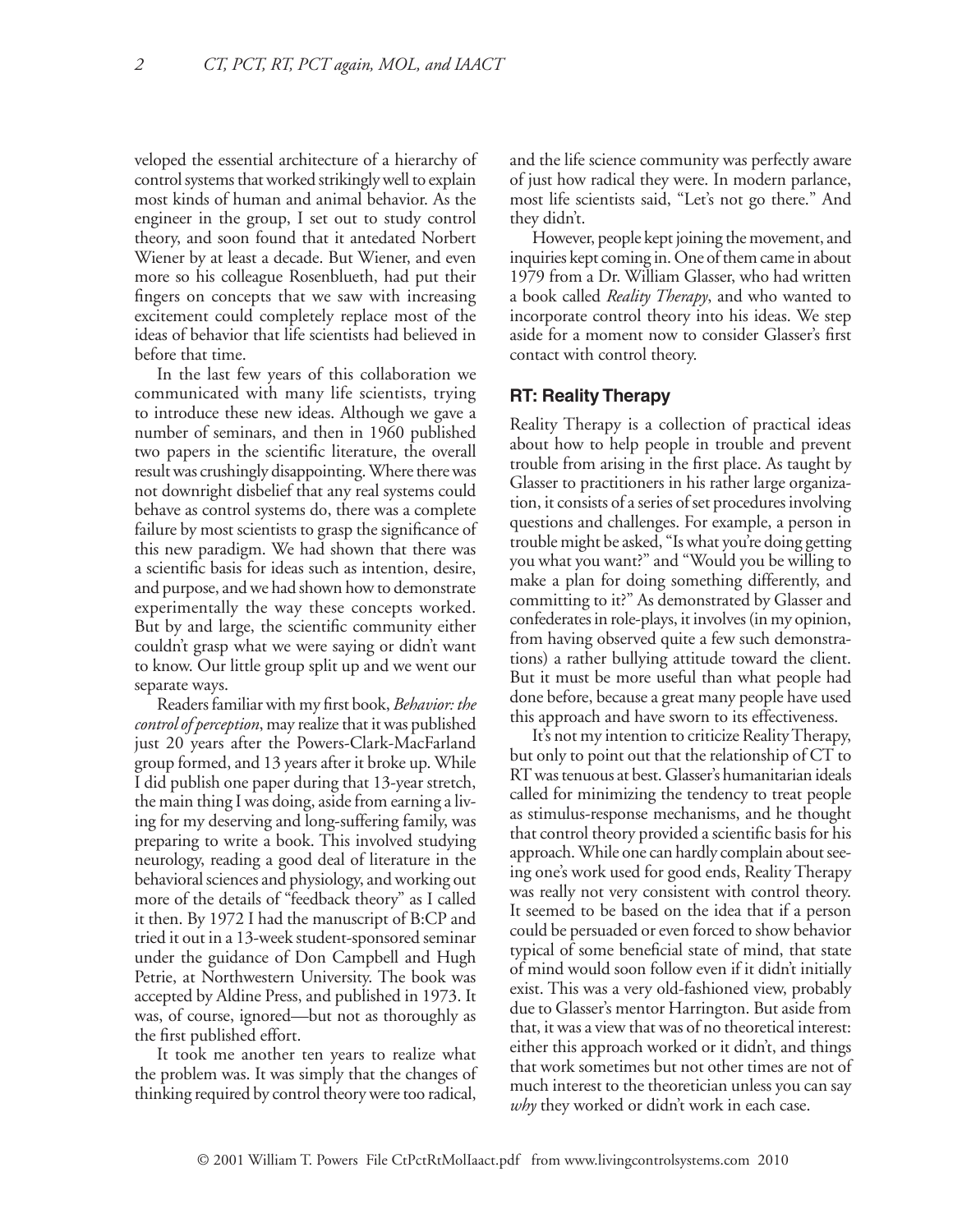As I said, this approach had widespread appeal, perhaps because the methods are simple and understandable and reasonably effective, but also perhaps because they replaced other methods that were much worse for the clients.

Glasser eventually stopped using the idea of control theory, and replaced it by something he called Choice Theory. His idea of control theory was primarily the proposal that people control rather than react; his idea of Choice Theory seems to be the proposal that people choose rather than react. What he meant by "control" was certainly not clear, since he repudiated the idea that perception had anything to do with it, and what he now meant by "choice" was equally unclear. But the move to Choice Theory took place nearly two decades after the first brush with control theory, and there are some points about control theory we need to make before picking up that thread again.

## **PCT again**

In 1985 the Control Systems Group was formed at the urging of Dick Robertson. Even before that first meeting, a group of people interested in control theory had been attending annual meetings of the American Society for Cybernetics, where you would think the reception would be enthusiastic, though it wasn't. Even before the CSG had formed, the emphasis of my efforts had shifted from research to persuasion. I began thinking up demonstrations of the principles of control theory that showed how they applied to human behavior, simply to show people that there was something there to be studied.

#### *The main points to be made were these:*

- 1. To control something means to act on it in such a way as to bring it to a desired state and keep it there despite other forces tending to disturb it. When you control the path of a car going along a road, you act on it by using the steering wheel, and your actions bring it to the position on the road where you want it (in your lane), and keep it there despite bumps, curves, and crosswinds. Of course you're controlling other things, too—we don't control just one thing at a time.
- 2. Because other forces and influences are always acting, there is no way to predict exactly what action will be needed to control something. If there is a crosswind blowing you will find yourself holding the steering wheel cocked to one side even though the car continues to move straight down the road.
- 3. In order to control something, it is absolutely necessary to perceive it, at least once in a while. You may get to see the effects of your actions only at intervals, as when you're shooting arrows at a target or sending bowling balls down the lane, but if you never get to see the result there's no way you can compensate for disturbances. For fine control, as in threading a needle or even just standing upright, you really need to see, feel, or otherwise know what is going on continuously.
- 4. How do we know what is going on in the world right now? Through our senses, and in no other way. Our senses, and further neural equipment that builds abstract perceptions out of simple ones, provide us with a world to experience, and it is only that *experienced* world that we can control. Of course the experienced world, we assume, is derived from something real outside of us, so when we act to control the perceived world, we are necessarily doing something to the real world Out There. When we do that, we affect the senses of other people, and if they perceive in pretty much the same way we do, they will see us controlling things in their perceptual worlds, too. So even though none of us knows exactly what is happening to the actual reality outside of us, with its quarks and gluons and so on, we can reach agreement about some of the experiences we're having, and even figure out, in terms of our own private realities, what other people are controlling.

I should mention that this rather obvious point is one that really annoyed some behavioral and biological scientists who liked to pass themselves off as trained observers who could provide reports on what actually happens rather than just their personal interpretations. In fact it annoyed lots of people who claimed that their insights into human nature were better than anyone else's. I can remember a time when this idea annoyed me, too, but I got over it.

5. The conclusion: human beings and other animals produce behavior for one reason and one reason only: to control their experiences of the world. Behavior affects the world that really exists; those effects, after being filtered through the properties of human perception, show up as changes in the world we know about In Here (the world that looks to us as if it's Out There, as well as the one we feel is really In Here). So it shouldn't surprise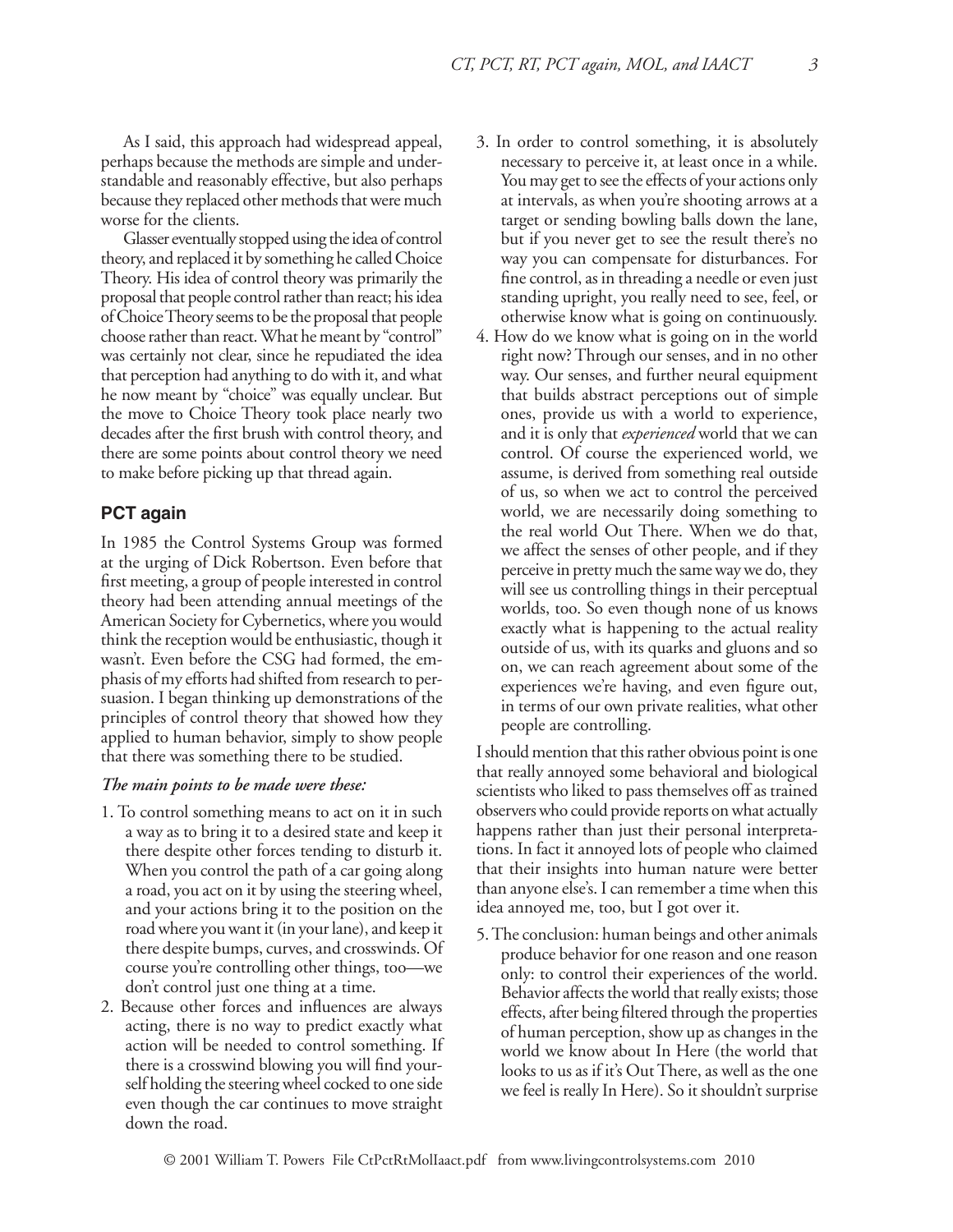you if a first impression of what someone is doing—what someone is controlling—turns out to be wrong, or if other people watching your behavior don't see immediately what you're trying to accomplish. You can see another person's actions and their effects on the environment as it appears to you, but you can't see the perceptions being influenced by those actions and that environment. You're in the wrong brain for that.

6. I hasten to add that the situation is not hopeless. You can go a long way toward figuring out what another person is controlling if you are willing to do some careful observing and some experimenting. When people control something, they defend it against disturbances. If you apply small and carefully-chosen disturbances to aspects of the world that someone else might be controlling, you can, if you've guessed right, expect to see or feel the other person pushing back, keeping the disturbance from affecting the controlled perception. If you want to know where a housewife wants a potted plant to be, try moving it a little. If she doesn't care much where it is, she'll leave it where you put it. Otherwise, the next time she looks at it she'll move it back where it was.

This may not tell you *exactly* what the other person is controlling, but it will at least get you close, and if you can avoid altering the thing you think is being controlled, you'll probably avoid conflict with the other person, if you don't want to be in conflict.

7. One further aside: "controlling perception" means controlling the state of some specific perception, not changing one perception into a different kind of perception. When I control the perception of the distance of a glass of water from my mouth, I am controlling a perception of distance, not changing the perception of distance into a perception of nearness. I am making a large distance into a smaller distance, but it's still a distance no matter what I call it. The other kind of change—near to far, half-empty to half-full, is a higher-level sort of control that doesn't require any action on the real world Out There. Seeing a glass as half-full instead of half-empty doesn't alter the amount of water in the glass. It just changes your attitude toward the glass of water, which is OK but a different sort of control, involving imagination.

8. We have to drop back to the second point for a moment: the statement that there is no way to predict the actions that will be necessary to control a given variable. This is obvious when you think of driving a car—you wouldn't want to ride in a car if the driver had already figured out how he was going to move the steering wheel. What you want is a driver who will turn the wheel *in any way required to keep the car on the road and out of trouble*. You want a driver who will turn the wheel to counteract the effects of crosswinds and bumps, to avoid other cars, and so on. The point of control is to be able to counteract *unpredictable* influences and happenings that interfere with control. That is what control systems are good at, and that no other kind of behaving system can do. That is why organisms are control systems and not some other kind of system that can survive only if it can predict every last thing that is going to happen to it.

We could dwell on the details of control theory for a lot longer, but it is time to be moving on.

In 1990, CSGnet was started on the internet, and shortly after than, Kent McClelland suggested that we in the CSG call what we do "Perceptual Control Theory" to distinguish it from engineering control theory and to remind us of the basic principle, control of perception rather than Reality. So at last, PCT comes into the story. Let us now consider what can be done with PCT.

#### **MOL: The method of levels.**

One aspect of PCT that we haven't talked about is the way control systems can be arranged into hierarchies. This idea leads to HPCT: hierarchical PCT. Some control systems act not by producing effects on the outside world directly, but by telling other control systems to produce effects at a more detailed level. It is up to those control systems, then, to act in such a way as to produce the detailed effects they are asked for, thus affecting the higher system's perceptions in the way it wants. Many levels, obviously, could be arranged this way.

One of the great advantages of a hierarchical organization is that we avoid duplication of functions. Consider the control systems that position and move the limbs. These are the spinal reflexes. They are always present during normal actions. One burning question that physiologists somehow forgot to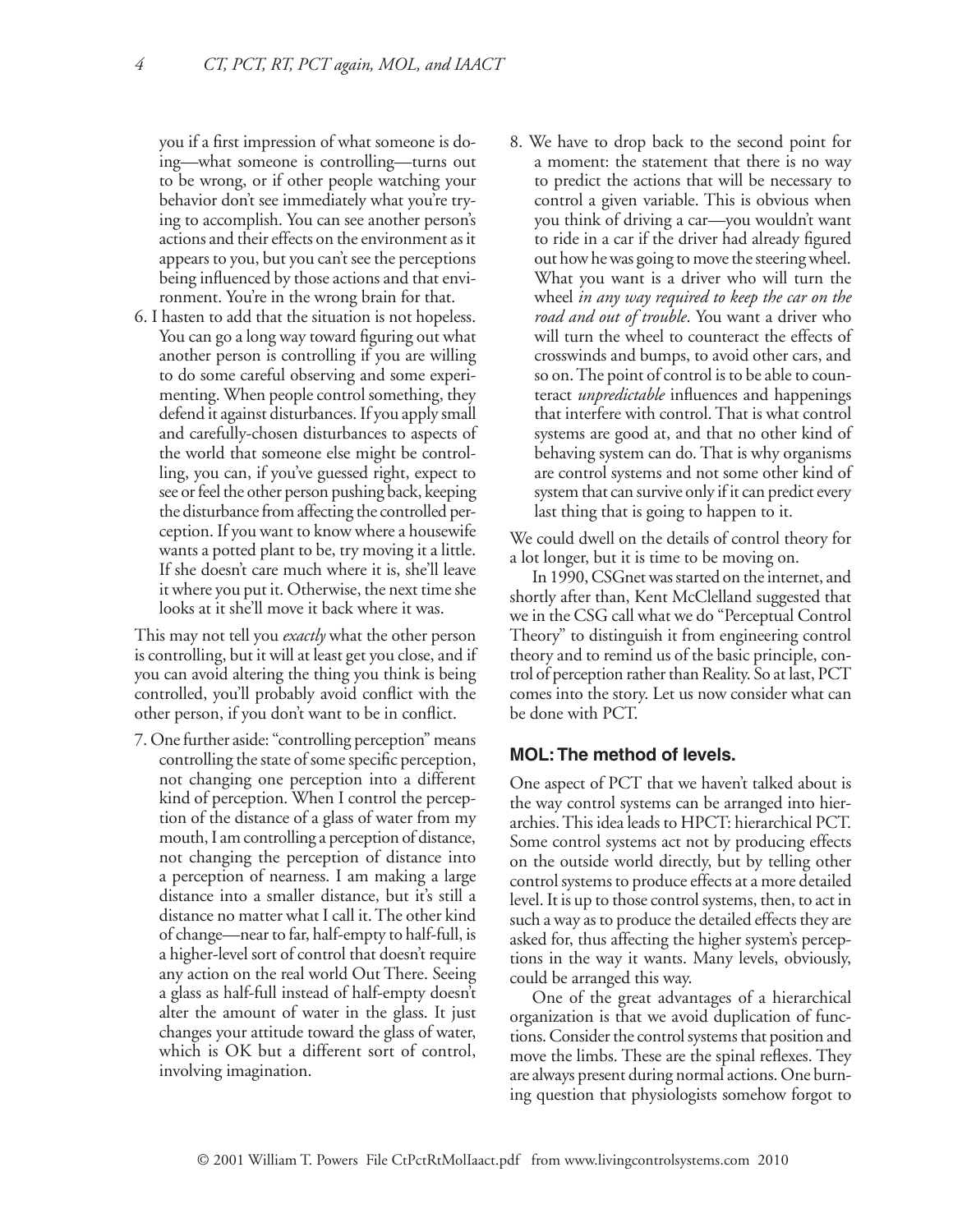ask was what keeps these reflexes from acting when the brain, way up there on the far end of the spinal cord, wants to use the limbs for some purpose such as eating lunch. Rodney Brooks, now an exalted head of a department at MIT, came up with the brilliant idea that (in effect) when higher systems want to use the muscles for their own purposes, they simply turn off all other systems that might want to use the same muscles and the limbs they operate. So every higher system has to provide its own means of using muscles to control limbs. I say "brilliant" sarcastically, because that is actually sort of a dumb idea for a really smart MIT professor to believe in, when there is a much simpler idea that would work much better and avoid having a hundred muscle-controllers that all did the same thing.

The simpler idea is that the higher systems *use* the existing control systems at the spinal level. This can be done by adjusting their reference levels—reference levels define the state they want their perceptions to be in. For spinal reflexes, the perceptions in question represent muscle force, muscle length, and rate of change of muscle length. Tell these systems how much muscle force you want, for example, and they will give it to you in something like 1/50 of a second—far faster than you (a system higher up in the brain) could do it yourself if you had direct access to the muscles. Once you have such a control system for each muscle (as we do), that same system can be used for any higher-order purpose, without any duplication of function.

We experience this hierarchical organization quite directly. Consider the following question-andanswer session:

- Q: Why did you move your hand?
- A: To pick up this knife.
- Q: Why did you pick up that knife?
- A: In order to cut my steak.
- Q: Why cut your steak?
- A: In order to fit a piece into my mouth.
- Q: Why put a piece of it into your mouth?
- A: Because it's not polite to stuff the whole thing in.
- Q: Why be polite?
- A: So I'll be asked to dinner again some time.
- Q: Why get asked to dinner again?
- A: Because I want to save money, and food is expensive.

Q: Why save money? Etc.

So, as far as we followed, this person moved his or her hand as a means of saving money. Of course the same actions, at each level, also served many other goals we didn't ask about, among them being the goal of not being hungry. But clearly, each goal was only a subgoal, a perception to be controlled not just for its own sake, but as part of a larger control process. There are other paths through this complex hierarchy: why not be hungry? Because it distracts me from trying to write my novel. Why write your novel? And so on.

It must be evident immediately that the brain is not just a simple control system. It's a huge hierarchy of control systems, with many levels and many systems at each level, all these systems operating at the same time. In principle, we could apply small well-calibrated disturbances to different aspects of a person's environment and body, and set up tens of thousands of equations with tens of thousands of unknowns, and use a supercomputer to figure out just which variables at each level were being controlled in which states at a given moment. In principle. Actually, nobody can do that, and nobody will be able to do it for perhaps a thousand years.

This is too bad, because this system is so huge and complicated that people who own such systems often find that the machinery isn't working right and they don't know how to fix it. There are natural mechanisms for resolving problems like internal conflicts, but they work slowly and don't always work, so people have what we call "psychological" problems even in perfectly healthy brains and bodies.

People have invented endless varieties of therapies for helping other people who get into organizational trouble, involving everything from sitting in boxes made of special woods to plugging the brain into a wall socket for a few calamitous seconds. All these methods work some of the time: that is, after having had such methods applied to them, some people say they feel better, and actually seem to function better. The people who apply these methods are very pleased when someone seems to benefit from them, and they generally forget immediately about those who weren't helped, or who were harmed.

We would all really like to have some way to help people that actually works, and when it doesn't work, at least does no harm. I think there is at least a start on developing such a way, in what I call the Method of Levels. Some of you are familiar with this method, but it never hurts to review what you know.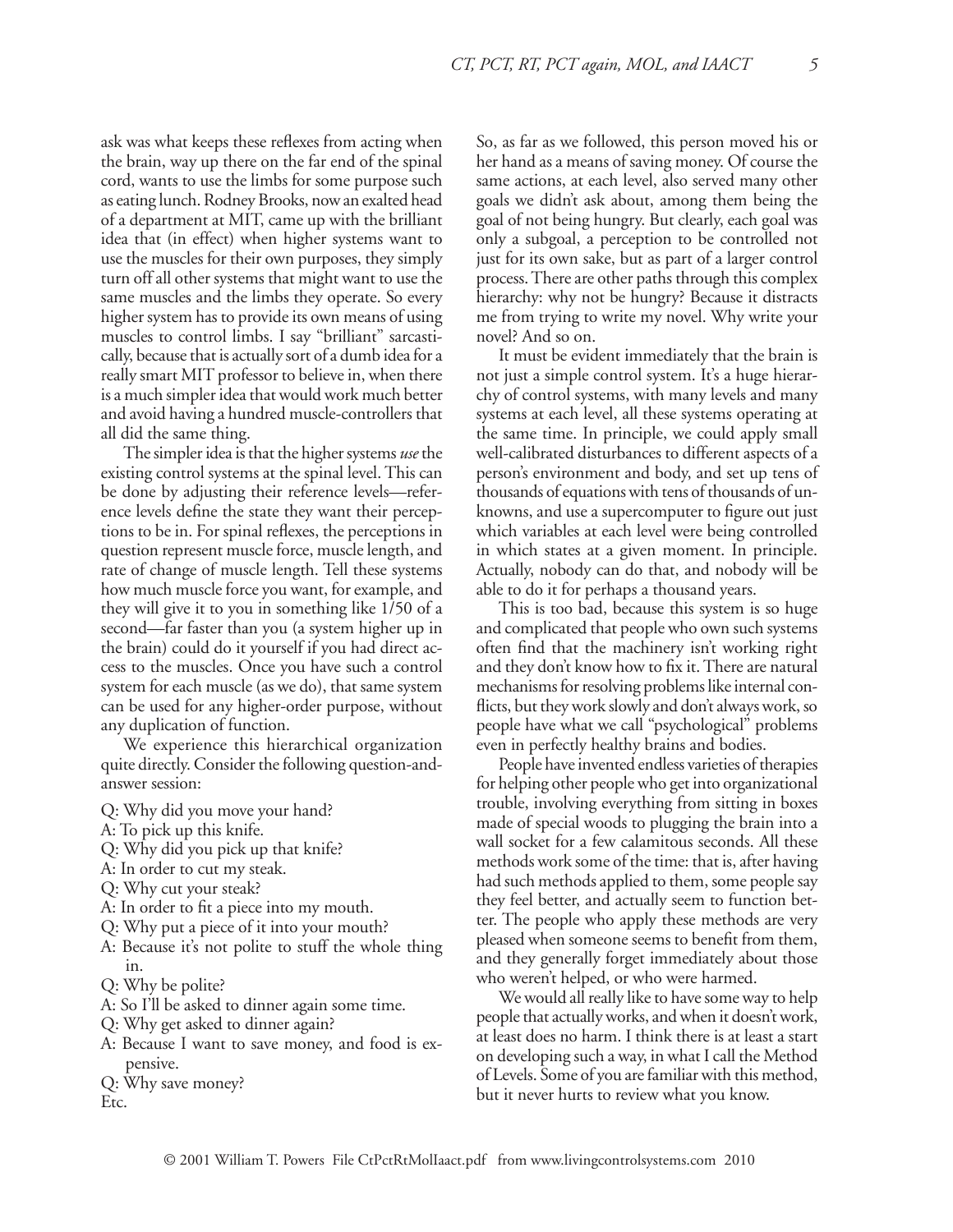The MOL depends on a couple of phenomena. One is the phenomenon of mobile awareness. We can attend to the words on this page at one moment, and the fact that the lighting on the page is too bright or too dim at the next moment. Awareness flits all over the place, dwelling on one aspect of experience and then another, up, down, and sideways.

It seems clear that experience itself, by which I mean all of the brain activities that represent things going on in the world and in our heads, does not flit around like this. The brain goes on working as it always works, perceptions vary, control systems control, and so on, What changes is only our conscious acquaintance with these activities, as if we were shining a small flashlight around in a huge room full of running machinery. When you become aware that you're balancing upright in a chair (assuming you're not lying in it limply), you don't sit much differently, if any. And more to the point, when your attention goes back to reading and understanding what is before your eyes, you don't slide to the floor like a piece of Jell-O. All those control systems are still working, which means they are still controlling representations of things like posture, which means that *the perceptions of the things being controlled are still present even if not conscious*. The neural signals are present, even if they aren't reaching consciousness (wherever that is—don't ask me).

This adds up to the second main phenomenon: we experience consciously only a small part of the totality of brain activity going on at any moment, although (the first phenomenon ) it is a changeable part.

If you happen to be conscious of some control process in the middle of the hierarchy, neither at the lowest level nor at the highest, you will be aware of things happening at some modest level of abstraction, and of your own actions, and of what you want to be happening. *How* you're doing these things is not normally conscious—that is, you may be talking, but you won't be conscious of forming each phoneme or of how your lips and tongue move. And *why* you're doing those things is also not generally conscious. At the moment that you're explaining to the police officer why your attention was distracted from the red light you just drove through, you're only partly conscious of the background thought of being late to work that made you decide to ignore the red light.,

Specifically, we are often in a state where we are aware of a main, foreground, process, but at the same time we are somewhat, marginally, fleetingly, aware of a background process that seems to be *about* the foreground process. I always hate it when ideas are presented so abstractly right at the beginning, so let's try that again.

Suppose you have a hobby—collecting broken drill-bits, for example (to avoid offending somebody, one really has to reach far to think of something that people *don't* collect). You're in the middle of explaining to someone just how you tell a collectable drill-bit from a piece of junk—say, by the symmetry of fracture planes at the break. Then, right in the middle of your enthusiastic explanation, you find yourself saying, "Am I boring you? Maybe you're not interested in broken drill bits."

 At that moment, you become conscious of things you had probably been perceiving all along, but hadn't paid proper attention to. You've noticed the other person fidgeting, looking at his wristwatch, clearing his throat to try to get a word in edgewise, and otherwise telling you he wants the conversation to end. Some part of you knew that you were holding this person captive, and it was deliberately doing things to prevent the other person from leaving or even breaking into the flow of words. Your consciousness was so engrossed in the fascinating subject-matter that you weren't conscious of these other things going on in the background of your mind.

But for some reason, a moment came when the background activities leaked into the foreground and you became aware of them, and even made a comment about them. You had probably perceived the other fidgeting and looking at his watch, just as physical activities, but now suddenly you are aware of a higher level perception drawn from these simple factual observations: the perception of what they *mean*. It often happens at that point that you can see what you're doing at the background level, and just seeing it consciously is enough to set off a change. You acknowledge some of the signals you've been getting—"Gosh, have I really been talking for half an hour? Maybe we should go to lunch ..."

If the listener had done something to call attention to his signals—for example, tapping his wristwatch ostentatiously—you might have made the up-a-level move much sooner. All things considered (when you're considering them), you really don't want to be a bore. A simple indication that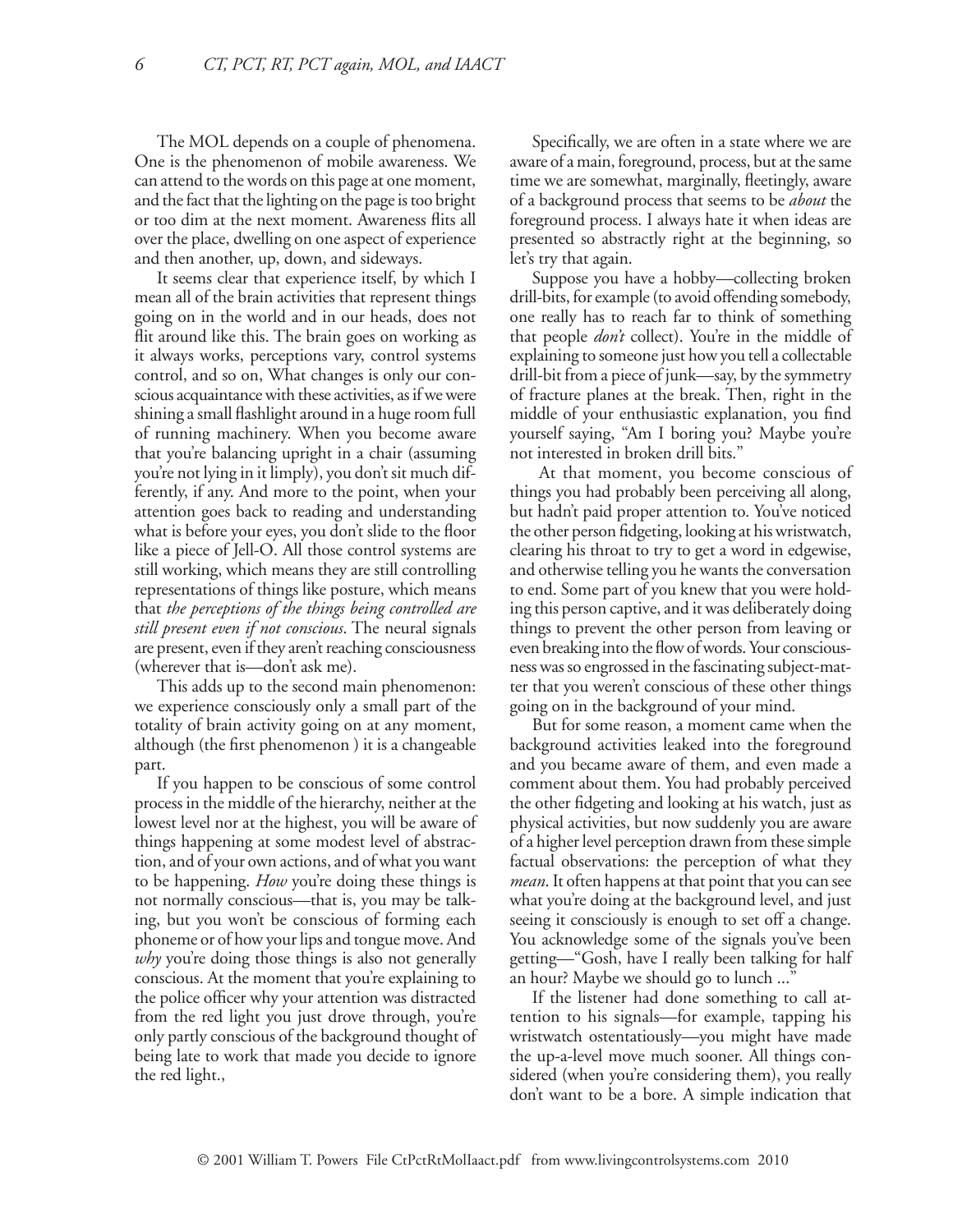the other person isn't totally captivated could well be enough to jog the monologist into realizing his miscalculation , and that could easily be enough to cause a change, without the point being made in any more aggressive way.

The Method of Levels works something like tapping your wristwatch. It's a non-aggressive, noncoercive, non-bullying way of helping another person to unravel some of the complexities of his own hierarchical structure of control processes—if he or she has asked for help. The helper—the word "guide" seems popular—listens to the other person talking about some subject (usually a problem of some sort, but not necessarily). The idea is to recognize that a background thought *about* the subject has just been expressed, and to indicate it, gently, in case the other person might find it significant. The agreement with the other person is that when such an indication is made, the person will at least pause for a moment and explore the background thought, idea, attitude, or whatever it is long enough to see if it's of any importance. We can refer to the "other person" as the "explorer," the only one who can look to see what is actually going on in that brain. So until further notice, it's "guide" and "explorer," if you like.

When you're learning how to be the guide in the method of levels, as many of you will remember from last year's meeting, the most urgent question is "But what am I supposed to DO?" Tapping your wristwatch just doesn't seem like enough. In fact I don't know if it is enough. The main reason for teaching this method to other people in a position to use it and asking them to try it out is to find out if it is really as effective as I think it is. But in my limited experience with the MOL, it is really surprisingly effective, just as effective as any kind of therapy I've experienced in the chair or on the couch. In fact I suspect that the effectiveness of any kind of talking therapy depends exactly on how well it encapsulates the Method of Levels—anything else that goes on is either just window-dressing or a handicap, like all the stuff the witch-doctor puts in his malaria medicine beside the bark of that special tree, and all the dancing around and mumbling he does. The Method of Levels, I think, is the essential ingredient of any successful psychotherapy.

I digress. It's not hard to understand why the guide might feel the need to do something more than call attention to background thoughts. But this urge, I believe, is precisely what should *not* be heeded. The guide may guess what is going on in the explorer's head, but the explorer *knows* what is going on, or at least what is observable at the moment in his or her own experience. The point of therapy is not to show how clever, insightful, empathetic, or understanding the guide is. If the guide needs to have those characteristics acknowledged or shown off, then perhaps the guide should be the explorer for a while. The MOL is a minimalist therapy, doing only what is needed to help a person recognize a problem and find a point of view from which something can be done about it.

It's possible, of course, that what a person in trouble needs is not the MOL, but some other kind of help. But that kind of help is not what we typically think of as psychotherapy—it's more like education , or medical treatment, or supplying missing resources. The person who acts as guide in MOL sessions may or may not feel qualified to handle those other kinds of needs. The MOL is for people who are lost in the complexity of their own lives, who are in conflict, who are out of touch with their own motivations. That's a lot of us, of course, and it includes large bunches of perfectly normal human beings. It's quite normal, I think, to be a little nuts. I know that I've grown quite used to it. Being a little nuts, I mean.

The MOL is best taught by demonstration and practice, so I'll stop trying to do it all with words.

# **IAACT: The International Association for Applied Control Theory**

The best thing William Glasser has done for progress lately has been to treat many of his followers so shabbily that they broke away from him and formed IAACT. Of course it was also fortunate, from my point of view, that the founders of this new group were already more than slightly aware of PCT . They, like many other Reality Therapists, had read both Glasser's *Stations of the Mind* and my introduction to it, and had wanted to find out more about control theory than they had learned from the main part of the book. Reality Therapists were strongly represented in the CSG—Ed Ford, who had been a faculty member in Glasser's organization, was a founding member of the CSG and was part of meetings on control theory even before the first CSG meeting. Perry and Fred Good attended many early CSG meetings, as did Diane Gossen and Brent Dennis.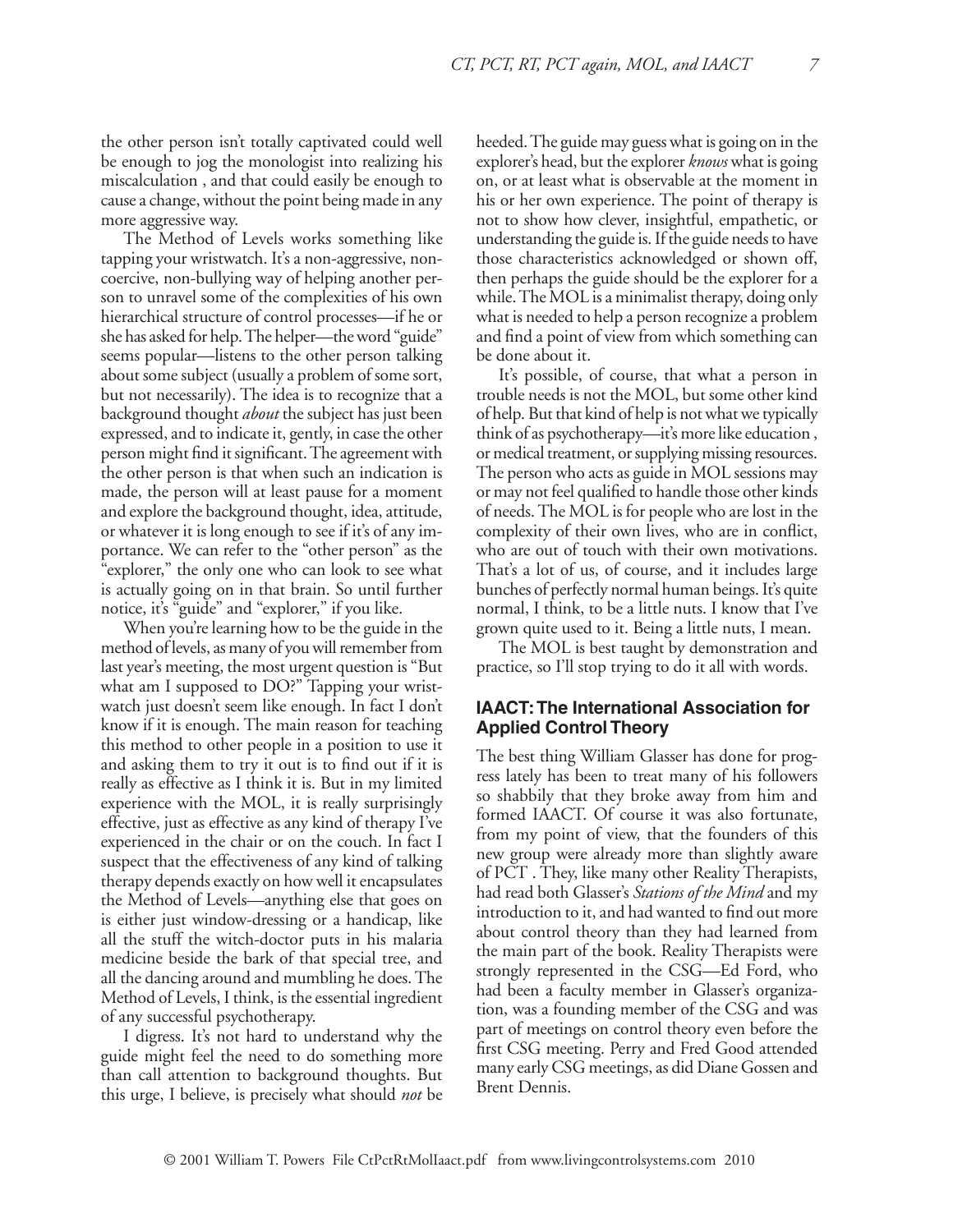Clearly, there is something in Glasser's teachings that strikes a chord with the same people who find control theory useful. An important common thread seems to be the idea that people govern their own lives rather than just responding to environmental stimuli. This concept encourages us to show respect for others, recognizing that they have their own aspirations and goals and generally find their own ways of getting what they need or want., just as we do. Another important common idea that arises from the first one is that it is not helpful to try to control other people; the result of too ham-handed an approach is more likely to be opposition and downright conflict than benefit. So followers of both RT and PCT tend to give others room to do as they please, to put critiques in the form of questions rather than criticisms, and to rely on the client more than the therapist to come up with specific answers to problems.

I want to point out, however, that not everything Glasser has taught is necessarily consistent with PCT. I need to point this out, in fact, because the people who formed IAACT were formerly competent Reality Therapists who had internalized Glasser's ways of seeing things long before they encountered control theory or PCT. On the one hand, this made them into competent therapists and counselors, but on the other hand it loaded them with some baggage that I think would be better turned in to the thrift store. One of the unneeded pieces of luggage is the four or five "basic needs" that Glasser defined and promoted. This isn't to say that people don't need love, belonging, power, and all the rest. Some of those needs are important to many people, and even if they're not all important to any one person, you can always classify what the person *does* need so it seems to belong to one of the basic needs. For instance, I need to spend a certain amount of my time alone with my telescope, exploring the night sky. This isn't obviously one of the standard needs, but you might say that it increases my knowledge and so gives me power, and that it creates a bond with other amateur astronomers and so give me belonging, and so forth. You can't miss with this kind of classification scheme, but that very fact argues against its importance.

In HPCT, there are levels of organization, and levels of goals, and there is some highest level of goals that I speak of loosely as system concepts. But there is no reason to propose that every person ends up organized in exactly the same way at the highest level; in fact, when we consider how and why learning happens, it's highly unlikely that people will all have just one small set of most-important goals. If we want to take even a semi-scientific approach to exploring human nature, we must be more open-minded, and wait for the evidence about actual high-level control processes to come in before we even think of trying to pick out universal characteristics. What's really universal about human beings is that they are control systems. What they happen to have learned to control for is far from universal.

Another thing about Glasser's beliefs to be cautious about is the way he tends to blame the victim and simply demand that a person with problems straighten up and fly right. Is what you're doing getting you what you want, Stupid? Are you willing to make a plan to change even some tiny part of your self-destructive behavior, or are you content to sit around complaining and whining? Any idiot can spend five minutes telling his wife one little thing he likes about her, so why can't you, Dummy?

I know, of course, that such things are not said in a nasty way, but behind them is a pretty nasty concept of human problems. When Glasser says that a depressed person is deliberately "depressing," the impression he gives is that if this person would just start acting cheerful, the depression would go away. The only remedy he knows for such conditions is to get the person to behave differently, in the (very old-fashioned) belief that inner feelings simply follow from the outward show. He recognizes the existence of conflict between people, but his conclusions about internal conflict seem to be that nothing can be done about it.

The problem with telling people that they are depressing, or angering, or low-self-esteeming and so on, is that even if the client believes this, the client doesn't feel himself or herself deliberately wanting to be that way, or doing anything that is causing those feelings. It's more or less the authority of the counselor that makes anyone believe such statements—that, and in many people the willingness to believe the worst about themselves, including the possibility that they're choosing to be the way they are. So we nicely add a load of guilt to the depression.